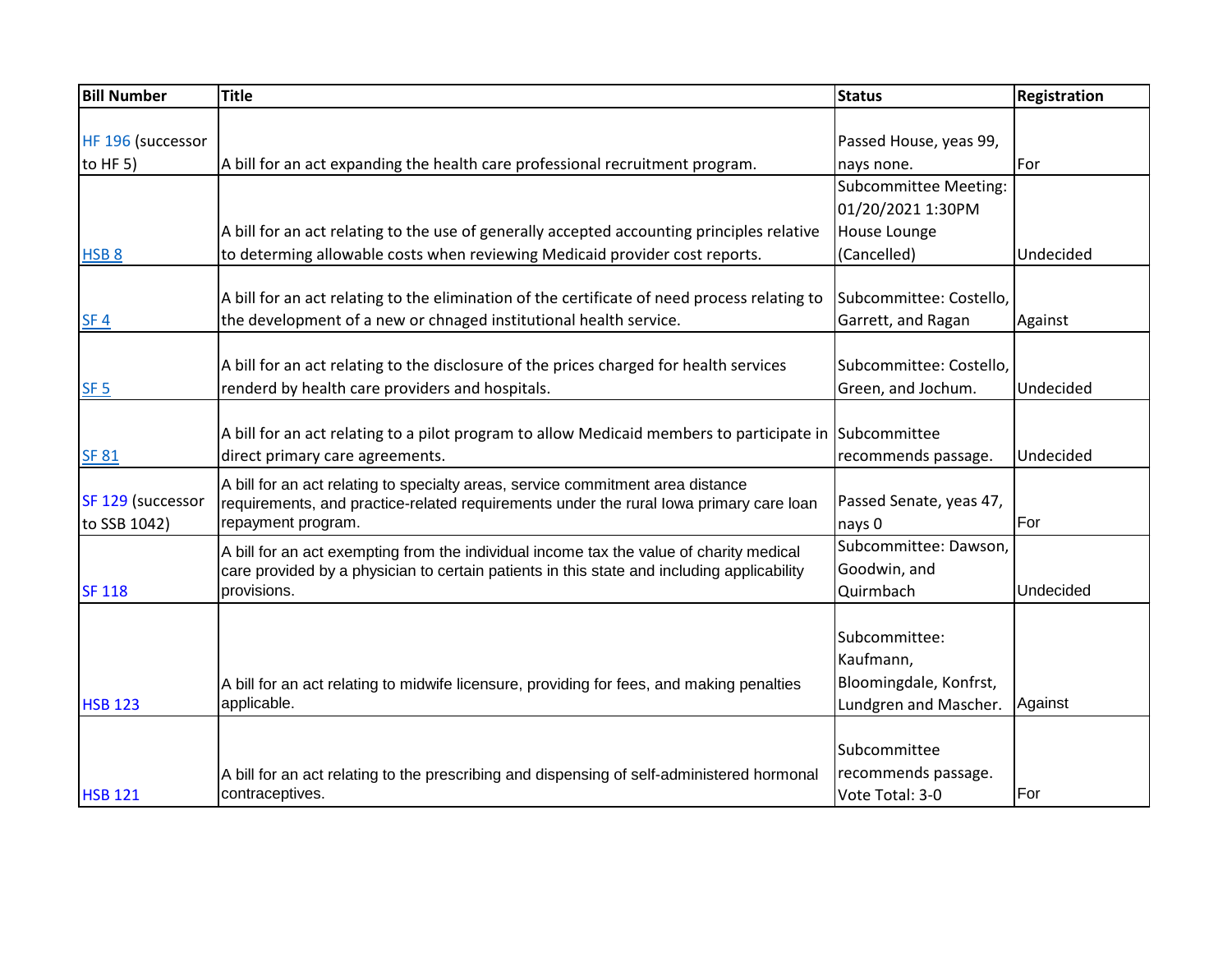|                   |                                                                                                                                                                                          | <b>Subcommittee Meeting:</b>       |           |
|-------------------|------------------------------------------------------------------------------------------------------------------------------------------------------------------------------------------|------------------------------------|-----------|
|                   | A bill for an act relating to specialty areas, service commitment area distance                                                                                                          | 02/02/2021 12:30PM                 |           |
|                   | requirements, and practice-related requirements under the rural lowa primary care loan                                                                                                   | RM 102, Sup. Ct.                   |           |
| <b>HSB 92</b>     | repayment program.                                                                                                                                                                       | Consult.                           | For       |
|                   |                                                                                                                                                                                          |                                    |           |
|                   |                                                                                                                                                                                          | Subcommittee                       |           |
|                   | A bill for an act relating to the practice of pharmacy, including the prescription and                                                                                                   | recommends passage.                |           |
| <b>HSB 91</b>     | administration of vaccines and collaborative pharmacy practice.                                                                                                                          | Vote Total: 3-0                    | Against   |
|                   |                                                                                                                                                                                          |                                    |           |
|                   |                                                                                                                                                                                          | Subcommittee                       |           |
|                   |                                                                                                                                                                                          | recommends                         |           |
|                   | A bill for an act relating to disciplinary hearings conducted by professional licensing                                                                                                  | amendment and                      |           |
| <b>HSB 75</b>     | boards.                                                                                                                                                                                  | passage. Vote Total: 3-0 Undecided |           |
|                   |                                                                                                                                                                                          |                                    |           |
|                   |                                                                                                                                                                                          | Subcommittee                       |           |
|                   |                                                                                                                                                                                          | recommends passage.                |           |
| <b>HSB 73</b>     | A bill for an act relating to the practice of pharmacy, and providing for a repeal.                                                                                                      | Vote Total: 3-0                    | Undecided |
|                   | A bill for an act relating to reimbursement rates for health care services provided to                                                                                                   |                                    |           |
|                   | covered persons by telehealth, and including effective date and retroactive applicability                                                                                                | Subcommittee: Johnson,             |           |
| <b>SF 92</b>      | provisions.                                                                                                                                                                              | Goodwin, and Petersen              | For       |
|                   |                                                                                                                                                                                          |                                    |           |
|                   | A bill for an act relating to the operation of state government, including the review of state                                                                                           | Subcommittee Meeting:              |           |
|                   | boards, the regulation of professions and occupations, and investigations conducted by                                                                                                   | 02/03/2021 10:00AM                 |           |
| <b>SSB 1046</b>   | state boards, and including effective date and applicability provisions.                                                                                                                 | 217 Conference Room.               | Undecided |
|                   | A bill for an act relating to reimbursement rates for health care services for mental health                                                                                             |                                    |           |
| HF 294 (successor | conditions, illnesses, injuries, or diseases provided to covered persons by telehealth, and Subcommittee                                                                                 |                                    |           |
| to HF 89)         | including effective date and retroactive applicability provisions.                                                                                                                       | recommends passage                 | For       |
|                   | A bill for an act prohibiting the required immunization of children prior to enrollment in a<br>licensed child care center or elementary or secondary school in lowa and providing for a | Introduced, referred to            |           |
| <b>HF 247</b>     | repeal.                                                                                                                                                                                  | Human Resources.                   | Against   |
|                   | A bill for an act relating to the practice of pharmacy, including the prescription and                                                                                                   | Subcommittee: Edler,               |           |
| <b>SSB 1095</b>   | administration of vaccines and collaborative pharmacy practice.                                                                                                                          | Costello, and Mathis.              | Against   |
|                   |                                                                                                                                                                                          | Introduced, referred to            |           |
| <b>HF 217</b>     | A bill for an act relating to exemptions from required immunizations and vaccinations.                                                                                                   | Human Resources.                   | Against   |
|                   |                                                                                                                                                                                          |                                    |           |